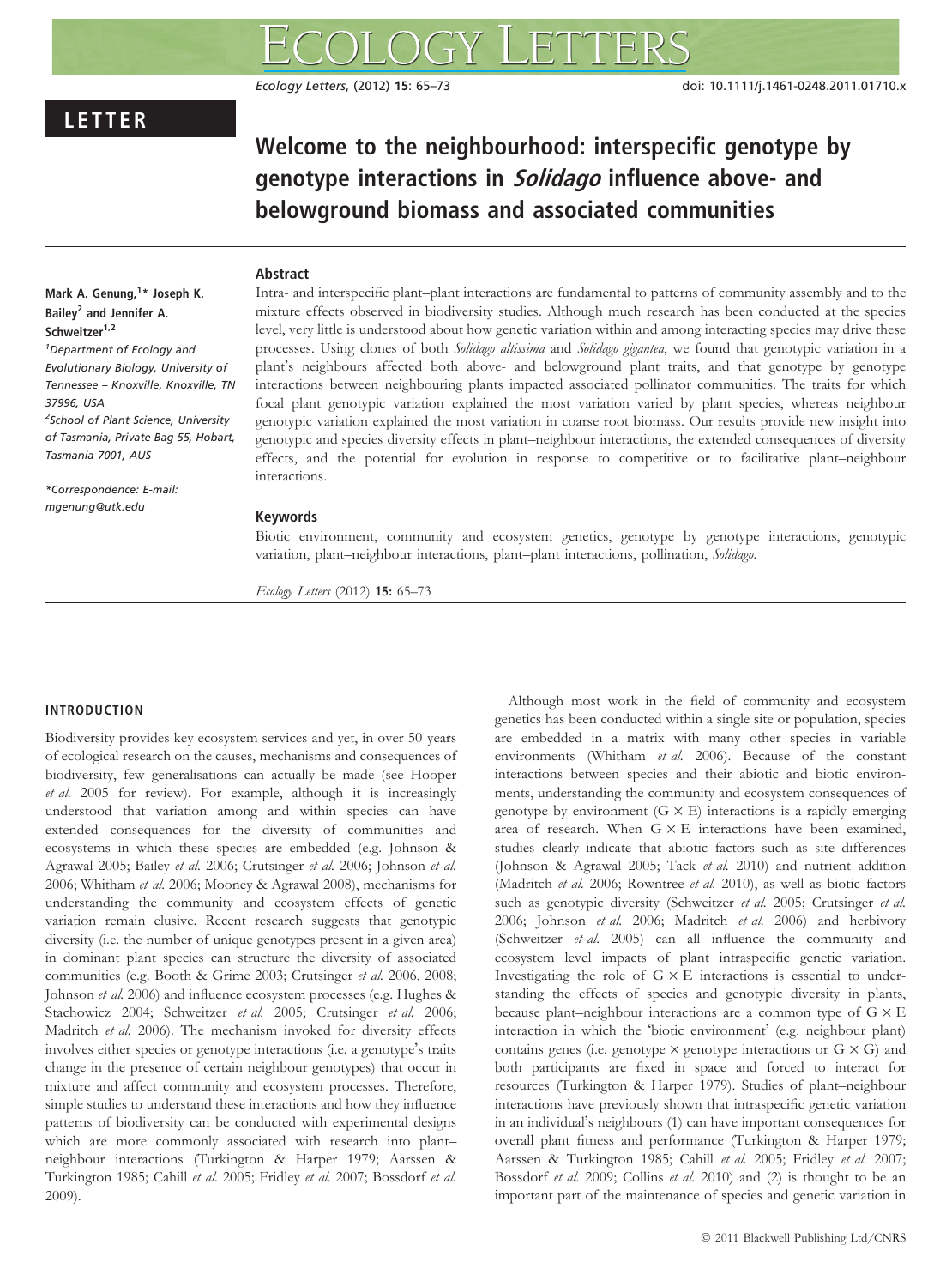plant communities (e.g. Fridley et al. 2007; Lankau & Strauss 2007). Our study builds on the work of plant–neighbour interactions, genotypic diversity and coevolutionary theory to investigate how genetic variation in two naturally occurring, dominant old field plants may interact to influence above- and belowground plant traits, and associated pollinator communities.

Studying how neighbouring plants compete for pollinators or facilitate each other's pollination involves considering a system in which plant–pollinator interactions are mutualistic, but neighbouring plants can have either an antagonistic or synergistic effect on each other's sexual reproduction (reviewed in Mitchell et al. 2009). Exploitative competition for pollinators between neighbouring plants may reduce plant fitness when the quantity of visits to a given plant is reduced because pollinators are attracted to its co-flowering neighbours instead (e.g. Macior 1971; Pleasants 1980). Plant fitness may also be reduced due to deposition of incompatible pollen, pollen wastage, or stigma clogging; these effects may be especially important for close congeners. However, plant fitness may be increased due to facilitative interactions between neighbouring plants if pollinators are attracted to the increased floral density of species mixtures (e.g. Thomson 1982; Ghazoul 2006; Lazaro et al. 2009). Mitchell et al. (2009) highlights that both ecological and evolutionary context can affect how competition and facilitation between neighbouring plants affects plant–pollinator interactions. The ecological context includes environmental variation (i.e. variation in the presence or number of particular neighbouring species), whereas the evolutionary context includes the heritable phenotypic variation within each of the interacting plant species which scales up to determine trait variation (Mitchell et al. 2009). This perspective is directly relatable to the goals of  $G \times G$  studies, which manipulate both the evolutionary context of focal plant phenotypic variation by including distinct genotypes of plants, and the ecological context of biotic environmental variation by manipulation of neighbour plant genotype identity.

We used Solidago spp. as a model system to examine the role of  $G \times G$  interactions in affecting above- and belowground plant traits and arthropod pollinator visitation. We hypothesised that  $G \times G$ interactions would affect plant–plant interactions and provide a mechanism for understanding effects that occur when species and genotypes co-occur in natural systems. We established a common garden experiment using clonally replicated individuals (i.e. genotypes) of both Solidago altissima and Solidago gigantea, with each genotype planted alone in monoculture treatments and with all possible interspecific combination of genotypes. We examined how intraspecific genotypic variation (i.e. 'focal genotype') and genotypically based biotic environmental variation (i.e. 'neighbour genotype') affected a range of population and community traits. Specifically, we addressed the following questions: (1) Does focal plant genotypic variation influence above- and belowground productivity, floral biomass, and pollinator visitation? (2) Does the biotic environment affect these same traits, either through the effects of neighbour plant genotype or  $G \times G$  interactions? Our results indicate that the genotype identity of a plant's neighbour affected both above- and belowground biomass, and that interspecific indirect genetic effects can drive patterns of pollinator visitation. Across species, the genotype identity of a plant's neighbour had more consistent effects on coarse root biomass than did the focal plant's genotype identity, which suggests that genetic variation in a plant's neighbours may be an important, but less frequently considered mechanism explaining population and community trait variation in ecological communities.

# MATERIAL AND METHODS

#### Study species

Solidago altissima is a dominant species in abandoned agricultural fields where it can have large impacts on biodiversity and ecosystem function (Maddox & Root 1987; Crutsinger et al. 2006). Intraspecific genetic variation in S. altissima has been shown to affect herbivores (e.g. Maddox & Root 1987; Crutsinger et al. 2006), flowering phenology (e.g. Gross & Werner 1983), as well as floral visitor abundance (Genung et al. 2010). Solidago gigantea is less common than S. altissima in southeastern old fields, but these two species are among the most frequently co-occurring species pairs in the genus Solidago (Abrahamson et al. 2005). Although the two species are ecologically similar, they differ in life-history traits (Abrahamson & Weis 1997), allocation of resources to different growth forms, and tolerance for variation in soil moisture (Abrahamson et al. 2005). Specifically, S. altissima allocates relatively more biomass belowground and is more capable of tolerating broad variation in soil moisture than is S. gigantea whereas S. gigantea allocates relatively more biomass into flowers (Abrahamson et al. 2005). Both S. altissima and S. gigantea are gynomonoecious, self-incompatible, and rely on insect pollination for fertilisation (Wise et al. 2008). Each capitulum contains 10–15 pistillate ray flowers surrounding 3–7 hermaphroditic disc flowers (Abrahamson & Weis 1997); the ray flowers mature and become receptive to pollen before the disc flowers (Gross & Werner 1983). Each ray and disc flower produces a single seed (Wise et al. 2008).

## Garden description

In April 2008, a common garden experiment was established at Freels Bend on the reservation of Oak Ridge National Laboratory to examine the community and ecosystem level impacts of genotypebased plant–neighbour interactions in Solidago. This common garden includes three locally collected genotypes (i.e. clonal families) of both S. altissima and S. gigantea. The S. altissma and S. gigantea clones we utilised were originally propagated by G.M. Crutsinger and clones were maintained at the University of Tennessee and Freels Bend. The genotypes were collected from random locations around the study site at Freels Bend; sampled individuals from both species were carefully collected from unique connected genets that were at least 50–150 m apart (Crutsinger et al. 2006; Supplementary Material). Rhizomes were collected from connected ramets to ensure they were from the same genet. The three S. altissima genotypes were originally collected and determined as unique genotypes using AFLP (Crutsinger et al. 2006, Supplementary Material); however, molecular data is unavailable for the S. gigantea genotypes.

The experimental treatments included genotype monocultures as well as all possible interspecific combinations of S. altissima and S. gigantea genotypes, planted together in 95 L pots ( $n =$  three replicates per genotype-neighbour genotype combination, six monoculture treatments and nine genotype mixture combinations, a total of 45 pots). All plants were propagated from cloned stocks of genotypes. A 3-cm rhizome of each species and genotype were grown in a greenhouse in flats in standard potting media for 8 weeks; the plants received regular water. Rooting hormones (Hormodin, OHP Inc., Mainland, PA, USA) were applied to each rhizome. When the plants were  $c$ . 10 cm in height they were transplanted into the pots at the field site. Each pot initially included four individuals, but variation in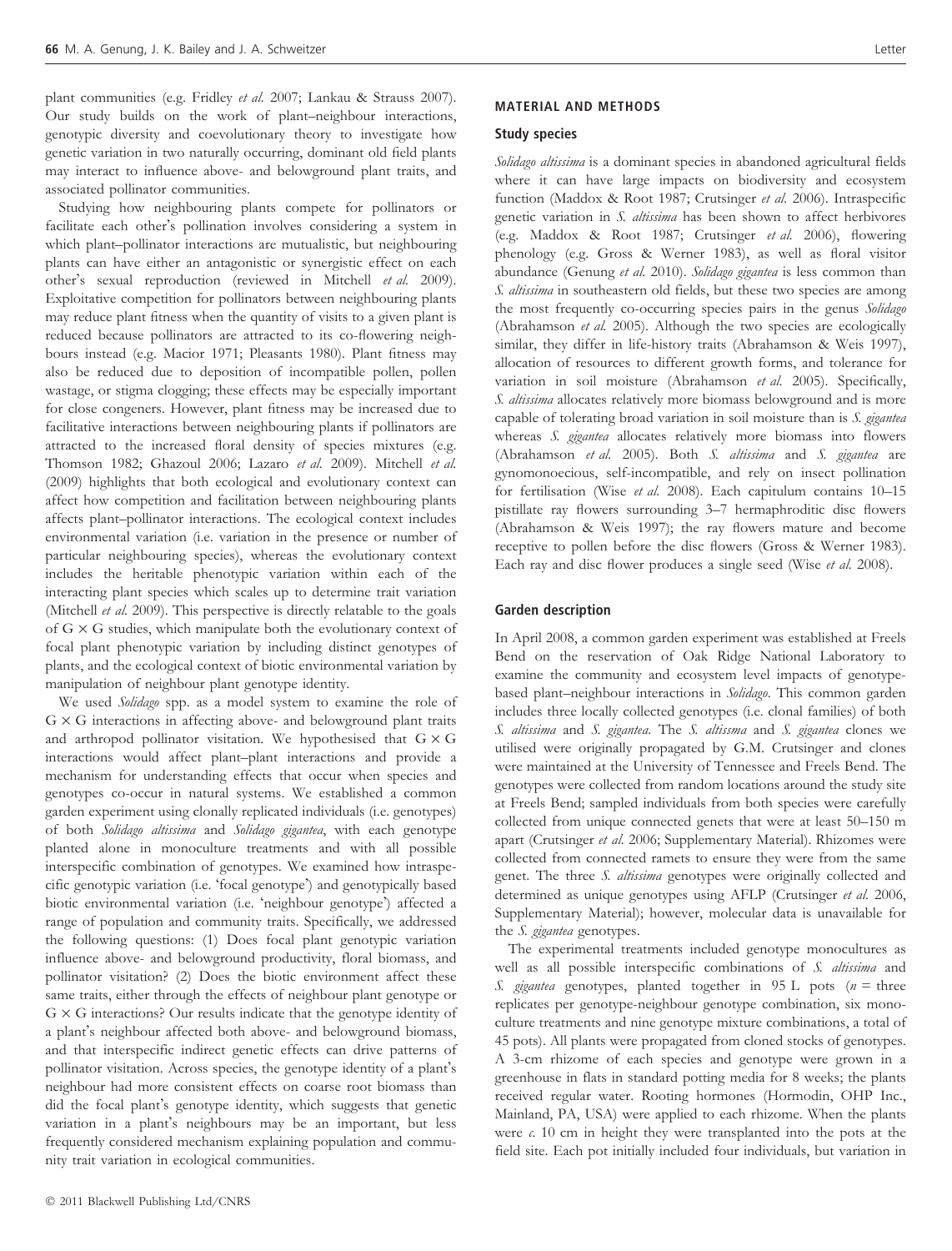plant density occurred due to clonal production of new ramets beginning during the initial growing season (2008) that continued throughout the experiment. In monocultures, all four individuals were clones of the same genotype. In genotype mixtures, each pot initially contained two individuals of each genotype (four plants total/pot). The pots were randomly placed in a grid formation within an old field with c. 3 m separating each pot from its neighbours. The field was not mown during the course of the experiment, creating an aboveground environment which closely mimicked that which the plants would experience in natural systems. Supplementary water was pumped to each pot in equal amounts when conditions required. The pots were filled with Fafard Growing Mix #1 (Conrad Fafard Inc, Agawam, MA, USA), and invading plants were removed throughout the experiment. Approximately 10 g of fertilizer (24/8/16, Miracle-Gro, Marysville, OH, USA) was applied once to each pot in April 2008.

# Plant trait measurements

We measured a series of plant and community traits over the course of a growing season; these included rhizome biomass, coarse root biomass, vegetative biomass, floral biomass, and arthropod pollinator visitation. To determine vegetative biomass, we measured the aboveground height of the plants during peak productivity in early August and used an allometric equation to estimate aboveground biomass (Appendix S1 in Supporting Information). To estimate floral biomass, we used a representative panicle of S. altissima with known floral biomass as a unit of measurement. We chose a panicle which was smaller than average, c.  $\frac{1}{2}$  the size of an average panicle, and estimated floral biomass as the number of replicates of the representative panicle required to equal the floral abundance of the pot (sensu Genung et al. 2010). We measured floral biomass for each plant at the time when floral abundance was at its peak; this ranged from late August through late October 2009.

Belowground plant structures were sampled after the plants had senesced in December 2009, by carefully removing all plant structures intact from the soil. Aboveground differences allowed us to differentiate S. altissima and S. gigantea belowground structures in species mixture pots. We did not assess fine roots (< 2 mm in diameter) which became disconnected from the larger root structure during the excavation process, because we could not identify which Solidago species had produced the roots. We separated all rhizomes (i.e. horizontal underground stems) from coarse roots (> 2 mm in diameter) by hand in the laboratory. All belowground structures were air-dried for 2 weeks before weighing; a subsample was dried (70 °C for 48 h) such that all final biomass is presented on a dry mass basis. Although we were careful to excavate entire rhizome systems, in some cases rhizomes were severed during the excavation process; these pots were excluded from our analysis of belowground traits because we could no longer be certain which genotype had produced the rhizomes in question. One rhizome biomass sample and one coarse root biomass sample were excluded due to labelling errors.

Pollinator visitation was assessed using visual surveys of the pots, performed ten times beginning in early August and continuing through mid-November (approximately every 10 days). We summed pollinator visitation across all 10 surveys for our analyses; this sum is referred to as 'pollinator visitation'. During each survey, each pot was observed for five min from a distance of  $c$ . 3 m and the abundance of insects which visited flowers was counted (sensu Genung et al. 2010 and references therein). A pollinator visit was recorded if an insect

contacted a reproductive portion of the plant (Lazaro et al. 2009). Pollinators were grouped into taxa based on differences the surveyor (MAG) could consistently identify from a range of 3 m. The most common pollinator taxa on S. gigantea were halictid bees, especially Agapostemon species, and the most common pollinator taxa on S. altissima were Apis species and Bombus species (see Appendix S2 for a complete list of observed pollinator taxa). Following the visual survey, flowering panicles were shaken onto a sheet of white paper to assess pollinators which had not moved between plants during the survey time; by far the most common pollinator recorded in this way was Chauliognathus pennsylvanicus. We also estimated pollinator visitation per unit floral biomass per unit time (hereafter 'per-flower visitation'), where time included the total length of surveys during which plants were flowering.

#### Statistical analyses

To determine the effects of focal plant genotype, neighbour plant genotype, and the interaction of focal genotype and neighbour genotype, we selected only the pots which contained one genotype of both S. altissima and S. gigantea and tested which factors explained variation in our measured plant and community traits. We used a generalised linear model with a normal distribution and an identity link function to test for the effects of plant and neighbour genotypic variation. This approach excluded monoculture pots because including these pots would confound the effects of neighbour species identity and pot-level species and genotypic diversity with neighbour genotype identity effects. We separated our analyses by species such that our data points remained independent within each analysis. However, the two analyses themselves are not independent. For each species, our analysis included the following terms: focal genotype, neighbour genotype, and focal genotype  $\times$  neighbour genotype. Focal genotype and neighbour genotype were entered as fixed factors. To determine the percentage of variation accounted for by each experimental factor, we repeated this analysis, with the same factors and responses, as a general linear model. Variances were calculated with the following equation: (treatment sum of squares)/(total sum of squares)  $\times$  100%) (Johnson 2008).

To determine whether neighbour trait values, as opposed to neighbour genotype identity, could explain variation in focal plant traits, we repeated the above analysis and substituted the neighbour plant's trait value in place of neighbour genotype identity. The trait value (i.e. rhizome biomass, coarse root biomass, aboveground vegetative biomass, floral biomass, pollinator visitation, per-flower visitation) used was always the same as the response variable in the focal plant. Again, we separated our analyses by species such that our data points remained independent. Our analysis included the following terms: species identity, focal genotype, neighbour trait value, and focal genotype × neighbour trait value. Focal genotype was entered as a fixed factor. Variances were calculated for each factor as described in the preceding paragraph.

To determine which plant traits were most important to pollinator visitation, we used generalised linear models to examine how pollinator visitation and per-flower visitation were affected by plant traits. Again, we separated our analyses by species and neighbour species such that our data points remained independent. Focal genotype was entered as a fixed factor. Floral biomass was not used as a predictor for per-flower visitation. Although factorial combinations of plant traits may be important for predicting pollinator visitation, we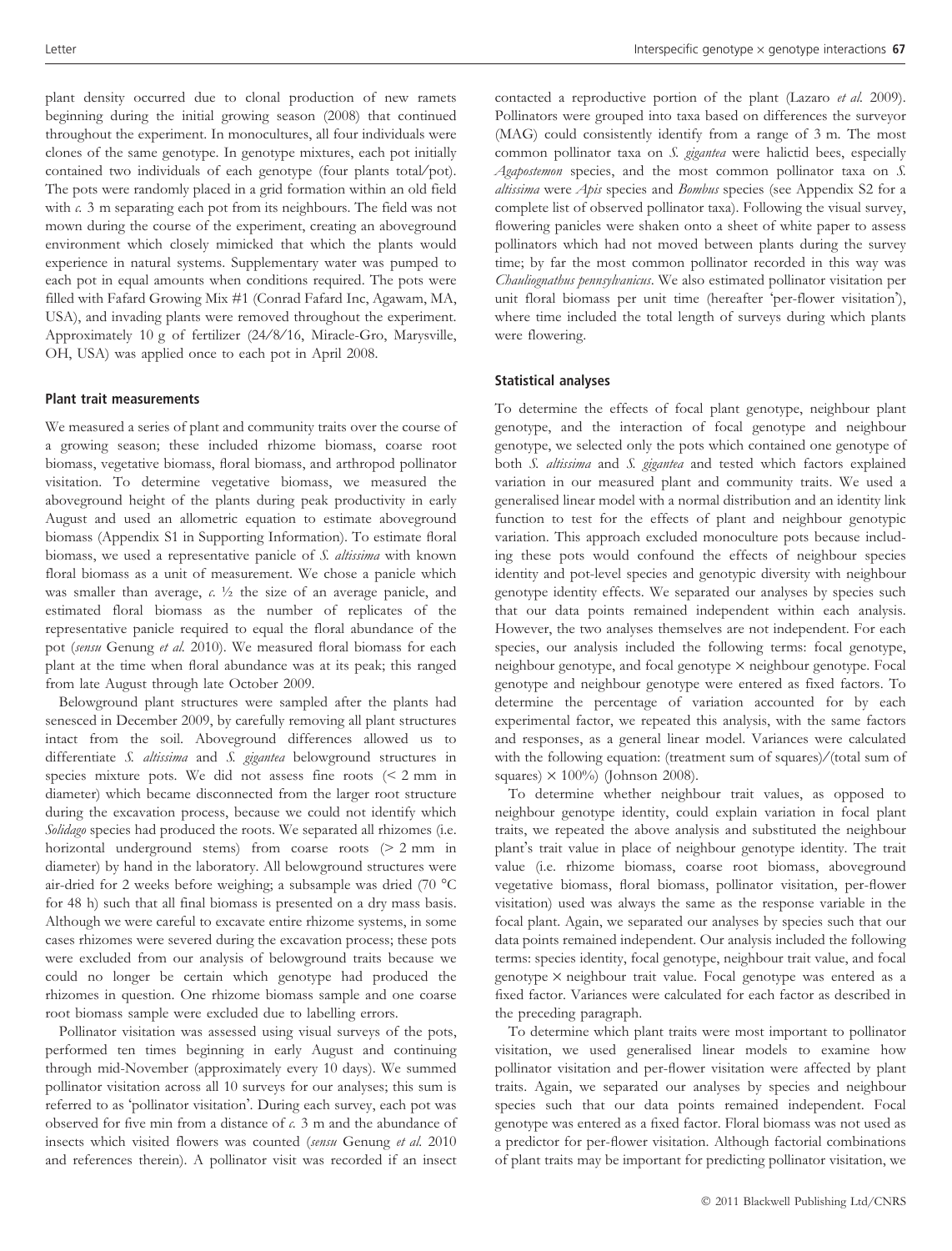were unable to include these factors because of sample size limitations.

# RESULTS

Consistent with the hypothesis that genotypic variation in a plant's neighbour would affect plant traits, we found that neighbour genotype affected both above- and belowground biomass (Table 1, Fig. 1). In addition, consistent with the hypothesis that  $G \times G$  interactions would affect the response of plants in mixture, we detected a  $G \times G$ interaction affecting pollinator visitation (Table 1, Fig. 1). The traits for which focal genotype explained the most variation varied by plant species (Table 1). The per cent of variation explained by focal plant genotype ranged between 6 and 21% for S. altissima focal plants, and 12 and 65% for S. gigantea focal plants. We detected weaker effects (i.e. not consistently significant across focal species, and less proportion variance explained) of focal genotype on per-flower pollinator visitation.

Although focal plant genotype was a significant factor affecting above- and belowground productivity, floral biomass, pollinator visitation and per-flower visitation when in mixture, the genotype of the interacting neighbour plant was a consistent predictor of coarse root biomass and also affected S. altissima vegetative biomass (Table 1). The per cent of variation explained by the genotype of the neighbouring plant ranged between 1 and 36% for S. altissima focal plants, and 0 and 14% for S. gigantea focal plants. The traits for which neighbour genotype explained the most variation varied by plant species, but for both species the most consistently explanatory effects of neighbour genotype were on belowground traits (Table 1). Importantly, we also detected an interspecific  $G \times G$  interaction affecting pollinator visitation to S. altissima (Table 1). This result demonstrates that the extended effects on pollinator visitation found in plant–plant mixtures are a consequence of interactions amongst individual genotypes. In other words, the pollinators which visited an individual depended upon the genotypically based variation in the

individual's biotic environment. We found no neighbour genotype effects or  $G \times G$  interactions for per flower pollinator visitation. We also found that neighbour plant traits (as opposed to neighbour genotype) could explain variation in focal plant traits. We found that neighbour biomass affected focal plant biomass for the following traits: rhizome biomass, coarse root biomass and aboveground vegetative biomass (Table 2). For floral biomass, pollinator visitation, and per flower visitation we found no effect of neighbour traits on the focal plant (Table 2).

We also found species level effects with respect to which plant and community traits were influenced by each of the model factors. In general, focal genotype was the most significant predictor of plant traits in S. gigantea, whereas neighbour genotype was the most significant predictor of plant traits in S. altissima (Table 1). These results demonstrate that there is little phenotypic plasticity in the response of S. gigantea to the genetic environment of S. altissima. In contrast, S. altissima demonstrated significant plasticity in their response to S. gigantea, particularly in belowground traits (Conner & Hartl 2004). For both species, the only plant trait which consistently predicted pollinator visitation was floral biomass, whereas coarse root biomass predicted per flower visitation to S. gigantea, but not S. altissima (Table 3).

Averaging across species, focal genotype explained the most variation in aboveground plant biomass and pollinator visitation, and the least variation in belowground plant biomass, whereas the opposite pattern was observed for neighbour genotype. However, the proportion of variation explained by focal genotype and neighbour genotype varied by plant species (Fig. 2a,b). Focal genotype and neighbour genotype explained roughly the same amount of variation in belowground plant traits, whereas focal genotype explained more variation in aboveground plant and pollinator visitation than did neighbour genotype. This result suggests that processes (which may be competitive or facilitative) related to coarse root and rhizome biomass may be strongly influenced by genetically based biotic environmental variation.

Table 1 The results of generalised linear models testing the effects of focal genotype, neighbour genotype, and focal genotype by neighbour genotype interactions shown for six traits. Per flower visitation refers to the number of pollinators visits a plant received, per unit floral biomass, per unit time. To ensure independence within each analysis, data were only analysed for pots containing one genotype of both S. altissima and S. gigantea, and the analysis was run separately for each species. The most significant effects of focal genotype are found for S. gigantea focal plants and the pollinator visitation trait. The most significant effects of neighbour genotype were found for S. altissima focal plants and the coarse root biomass trait. A significant G × G interaction was detected for pollinator visitation to S. altissima. Bold values are significant at  $\alpha = 0.05$ 

| Trait                  | Focal genotype |                |         | Neighbour genotype |                  |         | $G \times G$ |                |             |
|------------------------|----------------|----------------|---------|--------------------|------------------|---------|--------------|----------------|-------------|
|                        | d.f.           | $\overline{P}$ | $*_2^2$ | d.f.               | $\boldsymbol{P}$ | $*_7^2$ | df           | $\overline{P}$ | $*_{r}^{2}$ |
| (a) Solidago altissima |                |                |         |                    |                  |         |              |                |             |
| Rhizome biomass        | 2, 25          | 0.026          | 0.170   | 2, 25              | 0.001            | 0.354   | 4, 25        | 0.902          | 0.022       |
| Coarse root biomass    | 2, 24          | 0.060          | 0.137   | 2, 24              | 0.005            | 0.285   | 4, 24        | 0.413          | 0.093       |
| Vegetative biomass     | 2, 27          | 0.290          | 0.055   | 2, 27              | 0.002            | 0.358   | 4, 27        | 0.782          | 0.039       |
| Floral biomass         | 2, 27          | 0.076          | 0.127   | 2, 27              | 0.066            | 0.135   | 4, 27        | 0.152          | 0.170       |
| Pollinator visitation  | 2, 27          | 0.012          | 0.210   | 2, 27              | 0.492            | 0.029   | 4, 27        | 0.027          | 0.272       |
| Per flower visitation  | 2, 27          | 0.124          | 0.106   | 2, 27              | 0.841            | 0.008   | 4, 27        | 0.104          | 0.209       |
| (b) Solidago gigantea  |                |                |         |                    |                  |         |              |                |             |
| Rhizome biomass        | 2, 24          | 0.206          | 0.116   | 2, 24              | 0.842            | 0.012   | 4, 24        | 0.784          | 0.062       |
| Coarse root biomass    | 2, 25          | 0.003          | 0.286   | 2, 25              | 0.042            | 0.136   | 4, 25        | 0.161          | 0.141       |
| Vegetative biomass     | 2, 27          | ${}< 0.001$    | 0.421   | 2, 27              | 0.663            | 0.016   | 4, 27        | 0.676          | 0.047       |
| Floral biomass         | 2, 27          | ${}< 0.001$    | 0.645   | 2, 27              | 0.926            | 0.002   | 4, 27        | 0.732          | 0.023       |
| Pollinator visitation  | 2, 27          | ${}< 0.001$    | 0.616   | 2, 27              | 0.379            | 0.023   | 4, 27        | 0.483          | 0.043       |
| Per flower visitation  | 2, 27          | 0.045          | 0.186   | 2, 27              | 0.212            | 0.089   | 4, 27        | 0.737          | 0.056       |

d.f., degrees of freedom.

 $*r^2$  estimate obtained from ordinary least square analysis, and represents the percentage of variation explained by a given factor in the full model.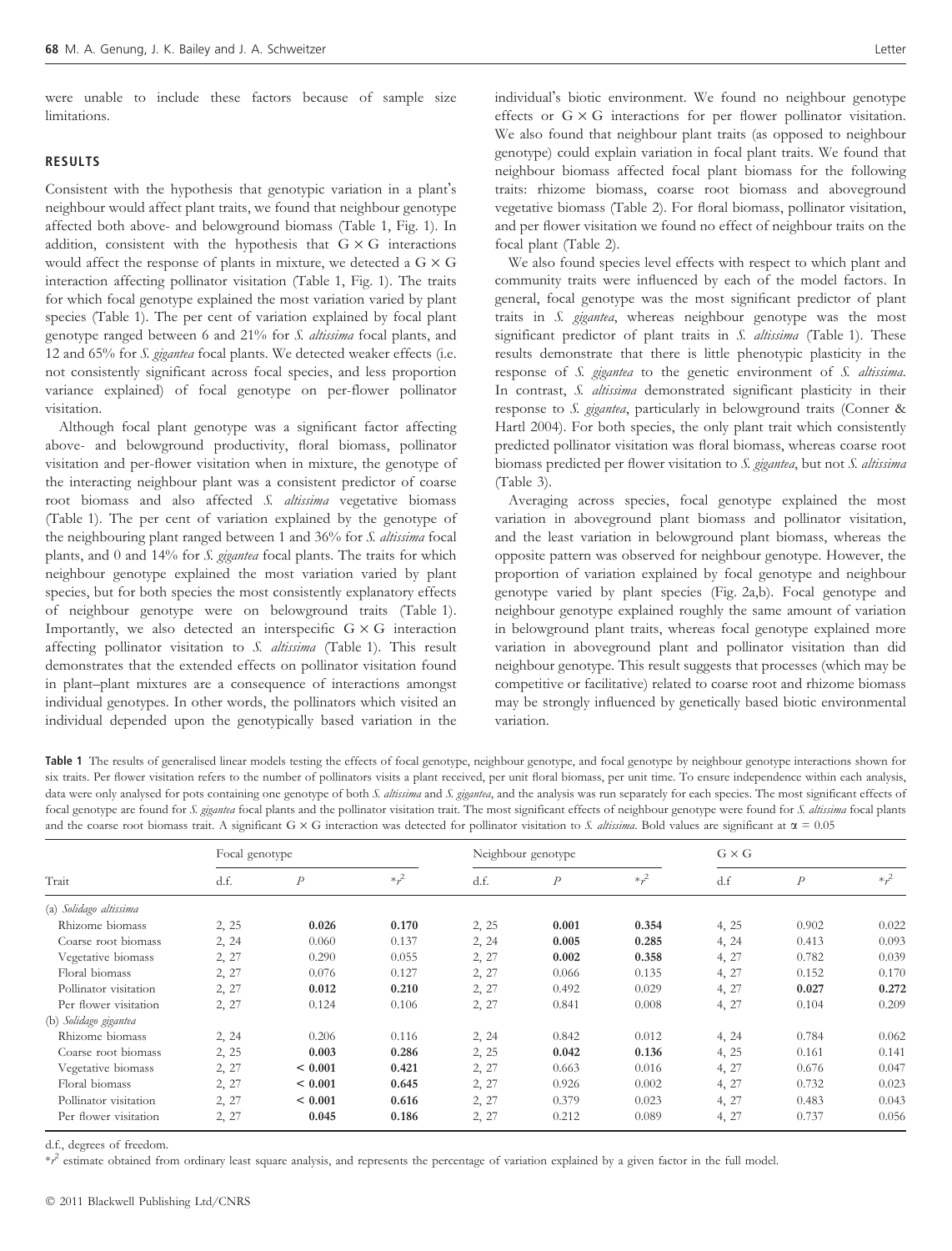

Figure 1 The relative importance of focal genotype, neighbour genotype, and G × G interactions varies across plant traits and by focal species. Per flower visitation refers to the number of pollinators visits a plant received, per unit floral biomass, per unit time. Mean trait values for plant traits and pollinator visitation are presented for each focal genotype of each species depending on the neighbour genotype with which they were grown. S. altissima (left panels) or S. gigantea (right panels) focal genotype identity is listed along the x-axis and each connected set of points represents the genotype identity of the neighbouring plants.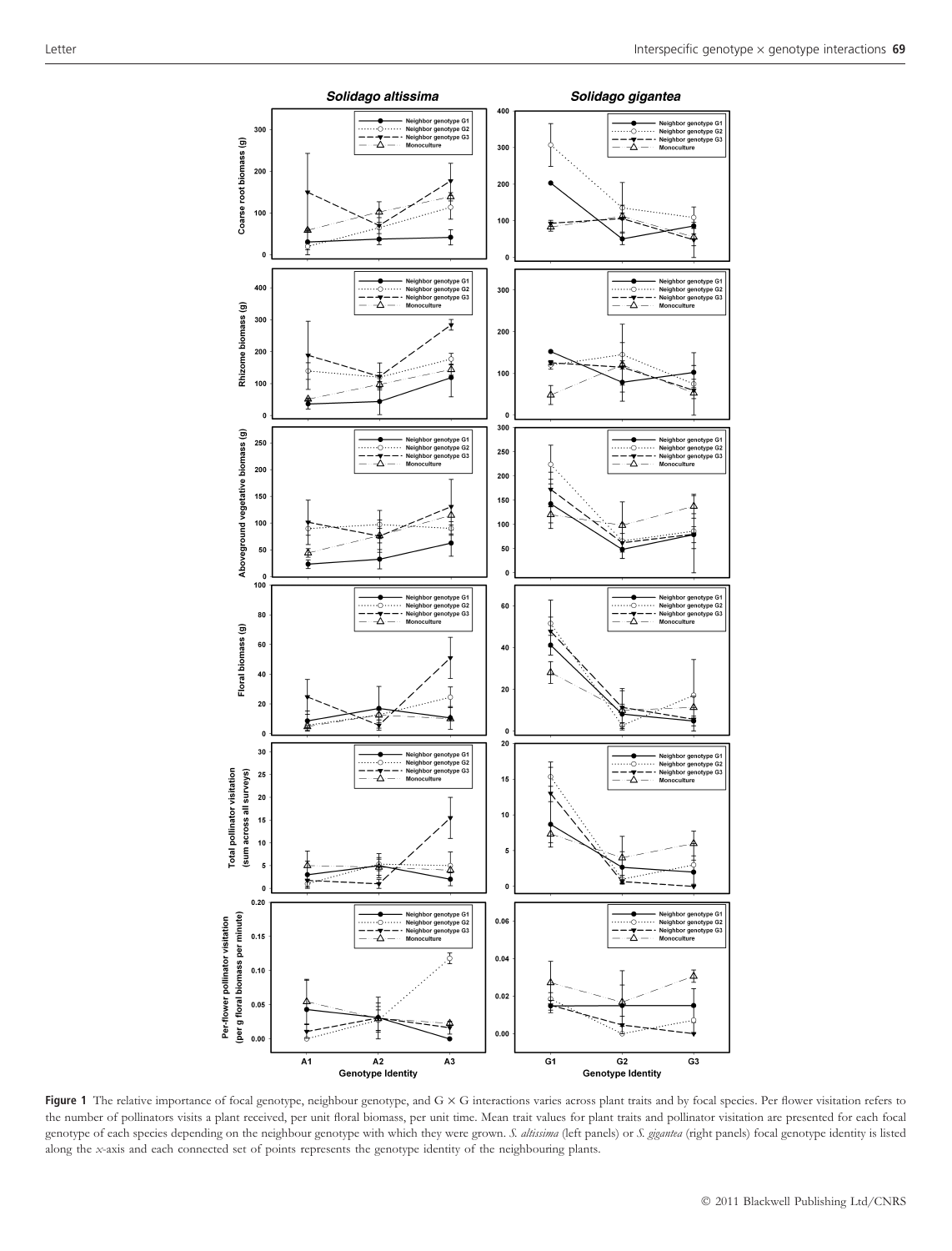Table 2 The results of an ANCOVA generalised linear model testing the effects of focal genotype, neighbour trait, and focal genotype by neighbour trait interactions shown for six plant traits. 'Neighbour trait' was always the same as the response variable for the focal plant. To ensure independence of data points within each analysis, data were only analysed for pots containing one genotype of both S. altissima and S. gigantea, and the analysis was run separately for each species. For rhizome biomass, coarse root biomass, and aboveground vegetative biomass, the biomass produced by a plant's neighbour influenced the biomass of the focal plant. For floral biomass, pollinator visitation and per flower visitation, we found no effect of neighbour traits on the focal plant. Bold values are significant at  $\alpha = 0.05$ 

| Trait                  | Focal genotype |             |             | Neighbour trait |                |             | $G \times$ Neighbour trait |                |             |
|------------------------|----------------|-------------|-------------|-----------------|----------------|-------------|----------------------------|----------------|-------------|
|                        | d.f.           | Р           | $*_{r}^{2}$ | d.f.            | $\overline{P}$ | $*_{r}^{2}$ | df                         | $\overline{P}$ | $*_{r}^{2}$ |
| (a) Solidago altissima |                |             |             |                 |                |             |                            |                |             |
| Rhizome biomass        | 2, 24          | 0.142       | 0.117       | 1, 24           | 0.010          | 0.214       | 2, 24                      | 0.617          | 0.027       |
| Coarse root biomass    | 2, 24          | 0.773       | 0.015       | 1, 24           | 0.005          | 0.259       | 2, 24                      | 0.230          | 0.088       |
| Vegetative biomass     | 2, 27          | 0.500       | 0.033       | 1, 27           | 0.001          | 0.294       | 2, 27                      | 0.986          | 0.001       |
| Floral biomass         | 2, 27          | 0.248       | 0.085       | 1, 27           | 0.106          | 0.080       | 2, 27                      | 0.245          | 0.086       |
| Pollinator visitation  | 2, 27          | 0.110       | 0.141       | 1, 27           | 0.534          | 0.011       | 2, 27                      | 0.502          | 0.042       |
| Per flower visitation  | 2, 27          | 0.077       | 0.150       | 1, 27           | 0.296          | 0.030       | 2, 27                      | 0.101          | 0.132       |
| (b) Solidago gigantea  |                |             |             |                 |                |             |                            |                |             |
| Rhizome biomass        | 2, 24          | 0.507       | 0.036       | 1, 24           | 0.004          | 0.250       | 2, 24                      | 0.050          | 0.178       |
| Coarse root biomass    | 2, 24          | 0.275       | 0.076       | 1, 24           | 0.219          | 0.044       | 2, 24                      | 0.609          | 0.028       |
| Vegetative biomass     | 2, 27          | 0.084       | 0.100       | 1, 27           | 0.046          | 0.079       | 2, 27                      | 0.738          | 0.011       |
| Floral biomass         | 2, 27          | ${}< 0.001$ | 0.469       | 1, 27           | 0.420          | 0.007       | 2, 27                      | 0.702          | 0.008       |
| Pollinator visitation  | 2, 27          | ${}< 0.001$ | 0.637       | 1, 27           | 0.935          | 0.000       | 2, 27                      | 0.244          | 0.037       |
| Perflower visitation   | 2, 27          | 0.079       | 0.169       | 1, 27           | 0.298          | 0.034       | 2, 27                      | 0.656          | 0.026       |

d.f., degrees of freedom.

 $*r^2$  estimate obtained from ordinary least square analysis, and represents the percentage of variation explained by a given factor in the full model.

Table 3 The results of a generalised linear model analysis linking plant traits to pollinator visitation, grouped by species and neighbour species (represented by the first and second names, respectively, at the top of each column). Per flower visitation refers to the number of pollinator visits a plant received, per unit floral biomass, per unit time. All listed traits and response variables were measured on focal plants, and not neighbouring plants. Only data from pots containing both species are presented here. Floral biomass is not used to predict per flower visitation. Floral biomass is the only trait which consistently predicts total pollinator visitation. In contrast, several traits predict per flower pollinator visitation, but only for S. gigantea focal plants with S. altissima neighbours. Bold values are significant at  $\alpha = 0.05$ 

|                     | $Respose = Total$<br>pollinator visitation |                              | $ResPer-flower$<br>visitation |                              |  |
|---------------------|--------------------------------------------|------------------------------|-------------------------------|------------------------------|--|
|                     | S. altissima/<br>S. gigantea               | S. gigantea/<br>S. altissima | S. altissima/<br>S. gigantea  | S. gigantea/<br>S. altissima |  |
| Trait               | P                                          | P                            | P                             | P                            |  |
| Rhizome biomass     | 0.070                                      | 0.506                        | 0.734                         | 0.253                        |  |
| Coarse root biomass | 0.271                                      | 0.390                        | 0.152                         | 0.009                        |  |
| Vegetative biomass  | 0.675                                      | 0.897                        | 0.100                         | 0.418                        |  |
| Floral biomass      | < 0.001                                    | < 0.001                      | NA                            | NA                           |  |

NA, not applicable.

#### DISCUSSION

We examined whether (1) genotypic variation in a plant's neighbours and (2) indirect genetic effects (i.e. effects on an individual's phenotype due to genes in an interacting individual; Wolf et al. 1998) between plants and their neighbours influenced above- and belowground productivity, floral biomass, and pollinator visitation. Our results indicate that genotypic variation in a plant's neighbours affected both above and belowground plant traits, and that  $G \times G$ interactions between neighbouring plants extended to associated communities (specifically pollinators visiting S. altissima). The neighbour genotype effects and  $G \times G$  interactions we detected are both

types of indirect genetic effects, because the focal plant's traits are altered due to the genotype identity of its neighbour; however, the indirect genetic effect in  $G \times G$  interactions is contingent on the genotype identity of the focal plant. In addition, the strongest effects of focal genotype and neighbour genotype varied by plant species. For example, focal genotype explained the most variation in pollinator visitation and rhizome biomass for S. altissima focal plants, and the most variation in pollinator visitation and floral biomass for S. gigantea focal plants.

### Indirect genetic effects in community and ecosystem genetics

We found that genotypic variation in a plant and its neighbour affected a wide range of plant traits, and we also found that  $G \times G$ interactions between neighbouring plants extended to affect pollinator communities (Table 1). These results align with those from across a wide range of plant systems which have shown that intraspecific genetic variation affects traits at the population and community level (Schweitzer et al. 2004, 2008; Crutsinger et al. 2006; Johnson et al. 2006; Whitham et al. 2006). Although a smaller collection of studies have examined how genetically based plant–neighbour interactions affect population-level responses (e.g. Aarssen & Turkington 1985; Fridley et al. 2007; Bossdorf et al. 2009), our data suggest that these interactions can also affect belowground biomass and associated communities. Although we did not detect an effect of species diversity (Appendix S3, Supporting Information) our results emphasise the fact that species interactions (which may be genotype-based) can occur in mixture even without consistently increasing or decreasing a given trait value relative to monoculture. Importantly, the most consistent effects of genetically-based biotic environmental variation (i.e. 'neighbour genotype') were on coarse root biomass, suggesting that studies which solely examine aboveground biomass may not detect the effects of species or genotypic variation in a plant's neighbour.

The effects of focal genotype varied by species, and explained the most variation in floral biomass and pollinator visitation for S. gigantea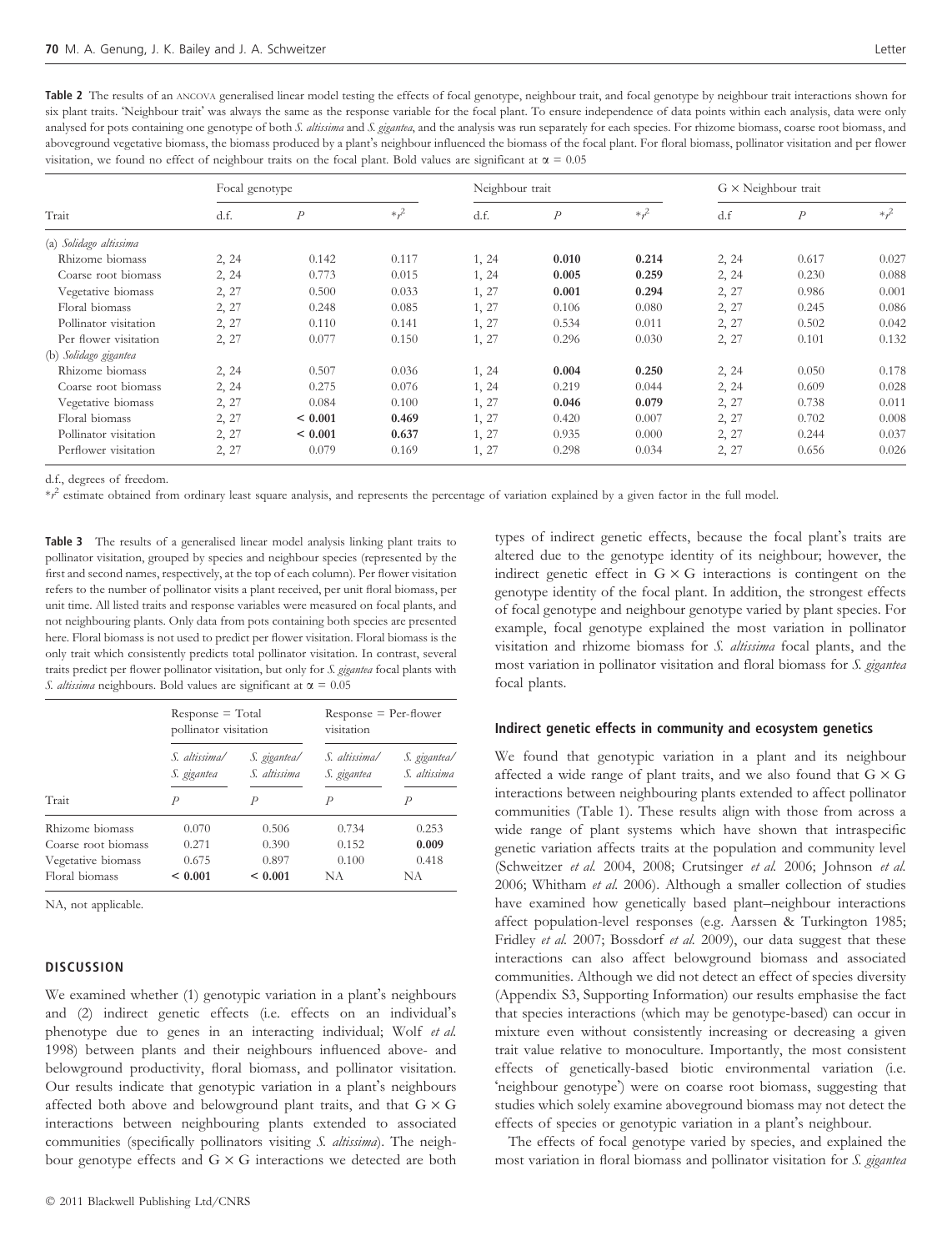

Figure 2 The proportion of variation explained by focal genotype and neighbour genotype vary across six plant and community traits. Per flower visitation refers to the number of pollinators visits a plant received, per unit floral biomass, per unit time. The proportion variance explained by focal genotype and neighbour genotype varies depending on whether the focal plant is an individual of S. altissima (a) or S. gigantea (b). Proportion variation in plant and community traits (along x-axis), as explained by focal plant genotype identity (black bars) and neighbour genotype identity (grey bars), is shown. Belowground traits (rhizome biomass, root biomass), aboveground traits (vegetative biomass, floral biomass) and community traits (pollinator visitation and per flower visitation) are included.

focal plants, and pollinator visitation and rhizome biomass for S. *altissima* focal plants (Table 1). The effects of neighbour genotype also varied by plant species, and explained the most variation in coarse root biomass for S. gigantea focal plants, and rhizome biomass and aboveground biomass for S. altissima focal plants. The effects of neighbour genotype were largest on S. altissima focal plants, and this

pattern appears to be driven by an especially vigorous S. giganted genotype 'G1' which suppresses the production of rhizome, root, and aboveground biomass in its S. altissima neighbours (Fig. 1). As competition is likely to be more intense belowground in nitrogen limited environments (Tilman 1988; Wilson & Tilman 1993), the observation that neighbour genotype is important to belowground productivity suggests that intraspecific variation for traits related to nitrogen acquisition are responsible. This idea is also supported by data showing that, for S. gigantea focal plants, the only significant effect of neighbour genotype was on coarse root biomass (Table 1). As the total belowground biomass of focal plants was negatively correlated with neighbour plant belowground biomass, the mechanism for our observed neighbour effects probably involves neighbouring plants directly competing for space and resources. Other pathways, such as chemical inhibition (i.e. allelopathy) between neighbouring plants, or indirect interactions in which one genotype impacts its neighbour by altering associated communities cannot be ruled out as also contributing to neighbour effects.

Most community genetics studies have focused on interactions across trophic levels, and those studies which have examined within trophic level interactions have focused on competition and allelopathy (Booth & Grime 2003; Fridley et al. 2007; Lankau & Strauss 2007; Bossdorf et al. 2009); however, interspecific genetic variation may also affect facilitative interactions within the same trophic level (Michalet et al. 2011). Facilitation within a trophic level has particular importance for plant–pollinator interactions, because co-flowering neighbouring plants can compete for pollinators or facilitate each other's pollination (Thomson 1982; Callaway 1995). Both variation in the presence or number of particular neighbouring species and the heritable phenotypic variation within the interacting plant species can affect pollinator visitation to neighbouring plants (Mitchell et al. 2009). Our results indicate that pollinator visitation to S. gigantea was not affected by the genotype identity of (Table 1) or pollinator visitation to (Table 2) neighbouring S. altissima plants, but rather by genotypic variation for the floral biomass trait (Tables 1 and 3). This result emphasises the evolutionary context of plant–pollinator interactions by indicating that natural selection can act on genotypic variation for floral biomass in S. gigantea focal plants, regardless of the genotype identity of those plants' S. altissima neighbours. In contrast, pollinator visitation to S. altissima was affected by both focal genotype and an interspecific  $G \times G$  interaction with a neighbouring S. giganted genotype (Table 1). This result appears to be due to an increase in the performance of genotype 'A3' when planted with 'G3' relative to other S. gigantea neighbours. This pattern is visible across all measured traits (Fig. 1), although it is especially pronounced for pollinator visitation. This  $G \times G$  interaction emphasises the ecological context of plant–neighbour interactions affecting pollinator visitation by showing that genotypic variation in an individual's biotic environment may exert fitness effects on a focal plant, and that these biotic environmental effects depend upon the genotype of the focal plant. As a  $G \times G$  interaction was not detected for per flower visitation, floral abundance and flowering duration are likely to be at least partially responsible for the  $G \times G$  interaction observed for total pollinator visitation. Although ecologists have spent over a century researching how neighbouring plants of different species compete for pollinators or facilitate each other's pollination (Robertson 1895; Clements & Long 1923; Macior 1971; Pleasants 1980; Thomson 1982; Callaway 1995; review Mitchell et al. 2009), our results extend this perspective by including the effects of intraspecific genotypic variation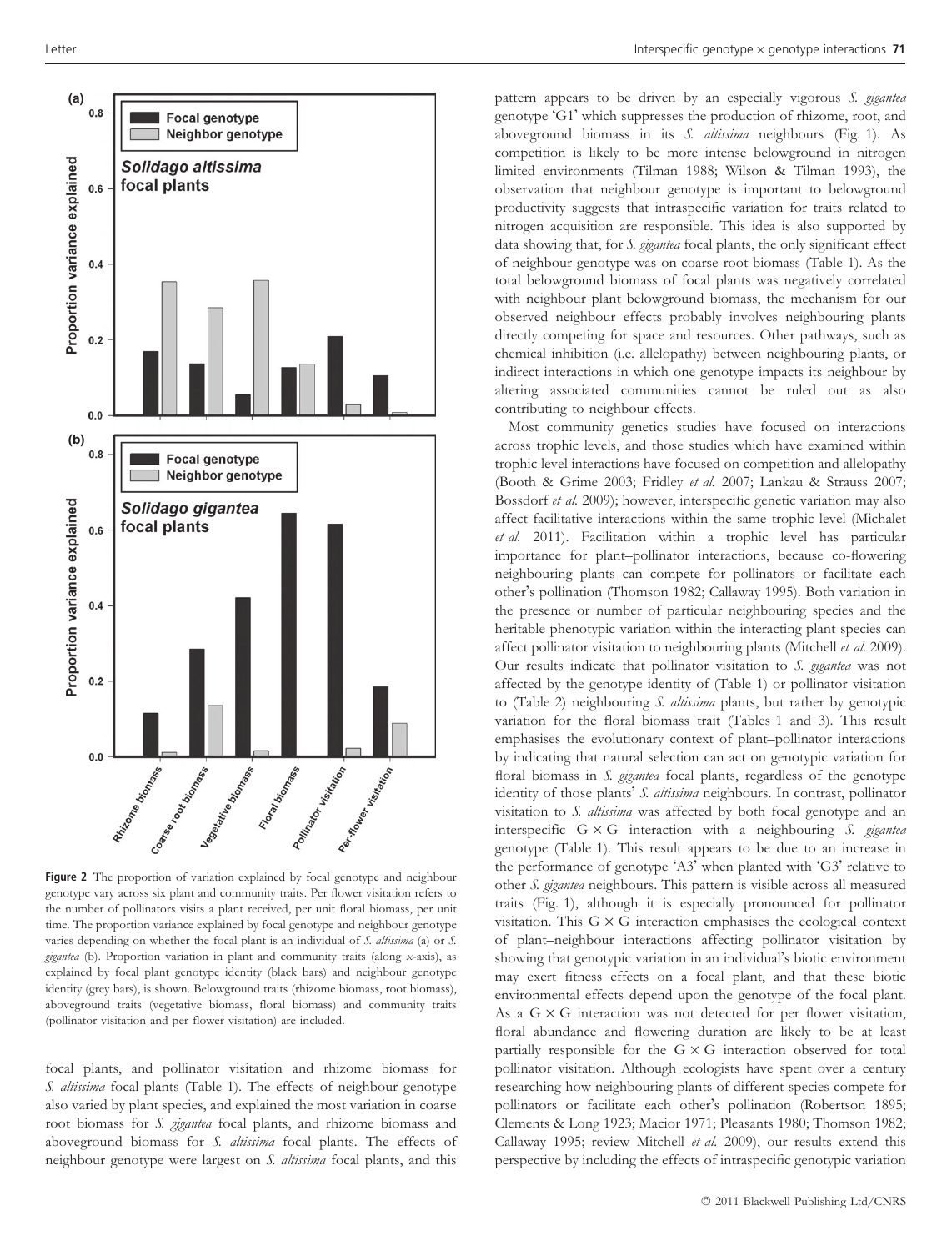and interspecific  $G \times G$  interactions on pollinator visitation to neighbouring plants. The significant effects of focal plant and neighbour plant genotypic variation show that plant–pollinator interaction studies conducted at the species level may overlook the importance of considering finer genetic scales. In addition, because natural selection operates on the genetic variation present in populations, the results of  $G \times G$  studies have implications for whether plant–neighbour interactions affect the rate and direction of evolutionary change, given that the trait being measured has an impact on fitness. These  $G \times G$  interactions create the opportunity for individuals to adapt to fine-scale genetic variation in their environment (Fridley et al. 2007) and may also support the idea that plant– neighbour interactions are responsible for the maintenance of high levels of genetic variation which are displayed over small areas by many plant populations (Linhart & Grant 1996) because of the fitness consequences of intransitive (i.e. rock-paper-scissors) competitive relationships between interacting genotypes (Fridley et al. 2007; Lankau & Strauss 2007). Similarly, neighbouring conspecific plants can also influence each other's pollination success through the effects of genotypic variation and diversity (Genung et al. 2010), perhaps due to increased aboveground productivity in patches containing multiple genotypes (e.g. Crutsinger et al. 2006).

#### Plant response to the genetic environment of neighbours

Incorporating the effects of plant–neighbour interactions into the field of community and ecosystem genetics will lend more insight into our understanding of how genetic variation within species scales up to affect patterns and processes above the population level. Our results demonstrate that focal genotype and neighbour genotype can affect plant and community traits independently of each other, or in combination, and that neglecting to consider the influences of genotypic variation in a plant's neighbours can lead to an incomplete understanding of patterns and processes in natural systems. In particular, belowground plant traits may be especially affected by plant–neighbour interactions in the nitrogen-limited environments (Tilman 1988; Wilson & Tilman 1993) which occur world-wide (LeBauer & Treseder 2008). This suggests that a better understanding of how much carbon plants are investing into belowground biomass requires considering species and genetic variation in neighbouring plants which are also competing for belowground resources. Most studies of plant–neighbour interactions in a  $G \times G$  context may have underestimated the importance of biotic environmental variation (but see Collins et al. 2010) by not including belowground trait measurements. Although some studies have found that root biomass is not related to plant competitive ability (Cahill 2003), belowground productivity represents an important part of net primary production and contributes organic carbon which can be sequestered or used by soil microorganisms (Bessler et al. 2009), reinforcing the importance of including measurements of belowground biomass. As belowground biomass in Solidago species has a genotypic basis (Table 1), the genotype identity of a plant-s neighbours will determine the belowground environment in which the plant has to compete.

It remains to be seen whether focal genotype and neighbour genotype influence associated communities in natural settings, when moisture, soil texture, and other factors which affect plant productivity and pollinator visitation may vary along gradients. In fact, quantifying the importance of intraspecific genetic variation relative to other ecological factors remains a major issue in the field of community and ecosystem genetics (Johnson et al. 2008; Bailey et al. 2009). Future studies should (1) investigate whether genotype-based plant–neighbour interactions scale up to affect associated communities in natural systems or (2) manipulate other ecological factors (i.e. density, nutrient availability, competition) alongside intraspecific genetic variation. These approaches will allow for a better determination of the importance of ''community and ecosystem genetics'' questions to broad ecological and evolutionary dynamics. Although the importance of genotype-based plant–neighbour interactions in natural systems remains unclear, results from our common garden experiment show that biotic environmental variation and  $G \times G$ interactions can have important effects on belowground biomass production in plants and also extend to affect associated pollinator visitation. These findings reinforce the idea that organisms cannot be solely studied at the species level or as individuals, but rather a full understanding of ecological patterns must incorporate intraspecific genetic variation both within a focal species and the neighbours with which it interacts.

#### ACKNOWLEDGEMENTS

Special thanks to Oak Ridge National Laboratory and Tennessee Wildlife Resources Agency for access to and maintenance of the field site. Thanks to Brett Ashenfelter, Derek Dawson, Logan Elmore, Nicole Hergott, and Ian Ware for help in the field and laboratory, Greg Crutsinger for the original collection of clones, and to Emmi Felker-Quinn, Clara Pregitzer, and Nate Sanders for helpful discussions throughout. The Department of Ecology and Evolutionary Biology at the University of Tennessee, the National Science Foundation (DEB-0743437) and The Australian Research Council (FT0991727) provided financial support. We would also like to thank the anonymous reviewers whose helpful comments greatly improved the manuscript.

# AUTHOR CONTRIBUTIONS

MG collected and analysed data. All authors contributed to designing the study, as well as writing and revising the manuscript.

# **REFERENCES**

- Aarssen, L.W. & Turkington, R. (1985). Biotic specialization between neighboring genotypes in Lolium perenne and Trifolium repens from a permanent pasture. J. Ecol., 73, 605–614.
- Abrahamson, W.G. & Weis, A.G. (1997). Evolutionary ecology across three trophic levels: goldenrods, gallmakers, and natural enemies. Monographs in Population Ecology, Volume 29. Princeton University Press, Princeton, New Jersey, USA.
- Abrahamson, W.G., Dobley, K.B., Houseknecht, H.R. & Pecone, C.A. (2005). Ecological divergence among five co-occuring species of old-field goldenrods. Plant Ecol., 177, 43–56.
- Bailey, J.K., Wooley, S.C., Lindroth, R.L. & Whitham, T.G. (2006). Importance of species interactions to community heritability: a genetic basis to trophic-level interactions. Ecol. Lett., 9, 78–85.
- Bailey, J.K., Schweitzer, J.A., Ubeda, F., Koricheva, J., LeRoy, C.J., Madritch, M.D. et al. (2009). From genes to ecosystems: a synthesis of the effects of plant genetic factors across levels of organization. Philos. Trans. R. Soc. B, 364, 1607–1616.
- Bessler, H., Temperton, V.M., Roscher, C., Buchmann, N., Schmid, B., Schulze, E.D. et al. (2009). Aboveground overyielding in grassland mixtures is associated with reduced biomass partitioning to belowground organs. Ecology, 90, 1520–1530.
- Booth, R.E. & Grime, J.P. (2003). Effects of genetic impoverishment on plant community diversity. *J. Ecol.*, 91, 721-730.